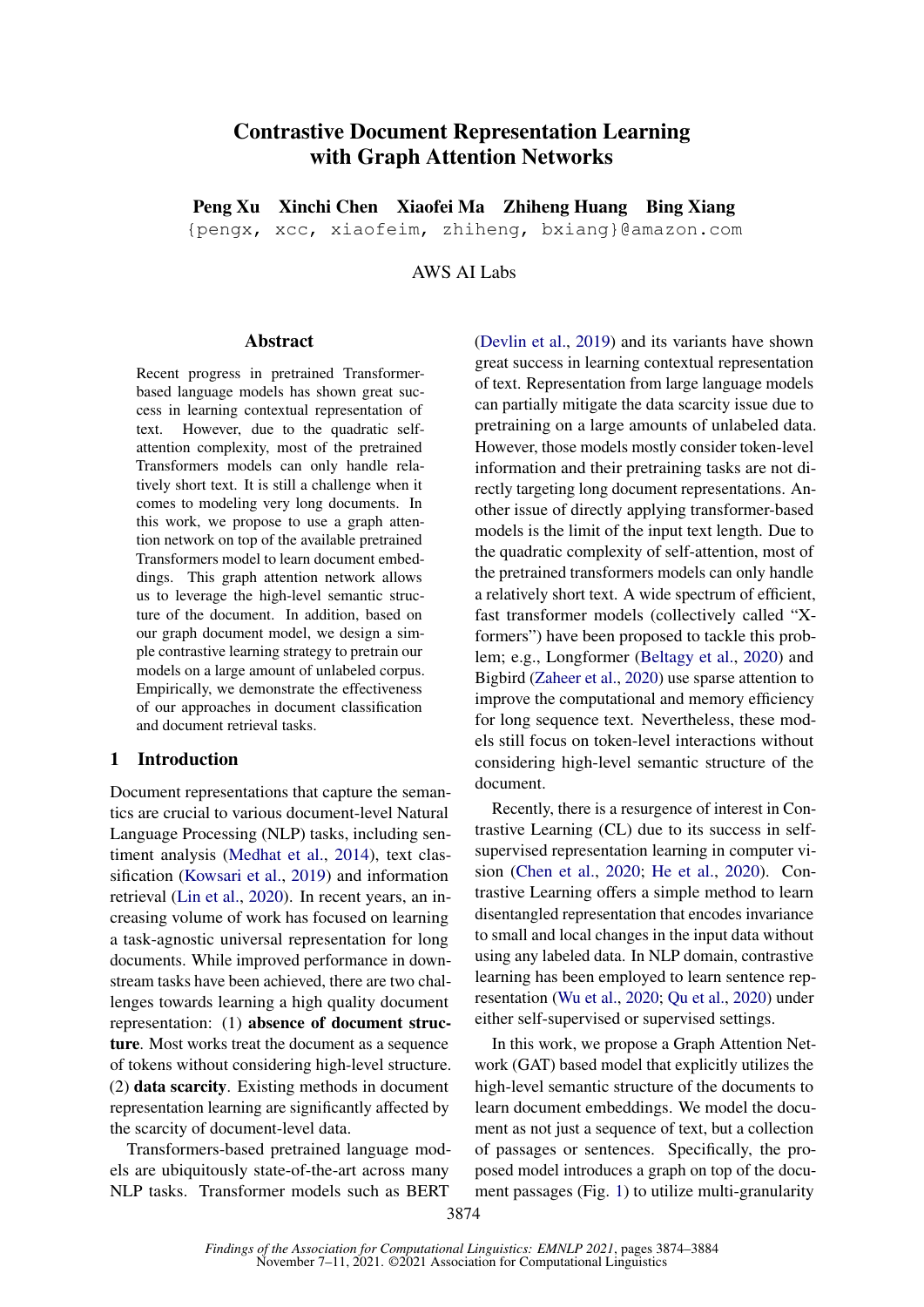information. First, passages are encoded using RoBERTa [\(Liu et al.,](#page-9-5) [2019\)](#page-9-5) to collect word-level knowledge. Then passages are connected to leverage the higher-level structured information. At last, a graph attention network (Veličković et al., [2017\)](#page-9-6) is applied to obtain the multi-granularity document representation. To better learn the document embedding, we propose a document-level contrastive learning strategy to pretrain our models. In our contrastive learning framework, we split the document into random sub-documents and train the model to maximize the agreement over the representations of the sub-documents that come from the same document. This simple strategy allows us to pretrain our models on a large unlabelled corpus without any additional priors. As we will see, this simple pretraining task indeed helps the model on the downstream tasks.

The contributions of this paper can be summarized as follows.

- We propose to a graph document model with graph attention networks that can not only explicitly utilize the high-level structure of the document but also leverage pretrained Transformer encoders to obtain low-level contextual information.
- We propose a simple document-level contrastive learning strategy, which does not require any handcrafted transformations and is suitable for large-scale pretraining.
- We conduct empirical evaluations on our models and contrastive pretraining strategy. We show that our graph-roberta models achieve great performance on both document classification and retrieval tasks. Specifically we demonstrate that our contrastive pretraining helps the model learn a meaningful document representation even without fine-tuning, and improve both the training convergence speed and final performance during end-to-end finetuning on downstream classification tasks. For document retrieval tasks, we demonstrate that our graph-roberta models have great semantic matching performance, compensating the typical lexical matching system.

### 2 Methodology

In this section, we describe our main model and contrastive pretraining strategy.

<span id="page-1-0"></span>

Figure 1: An example of the Graph-Roberta architecture for the document representation.

#### 2.1 Graph Document Architecture

In this work, we model a document as graph over passages. Given a document  $D$  with passages  $\{p_1, \ldots, p_{|D|}\}\$ , we define an undirected graph  $\mathcal{G}$  :  $(\mathcal{V}, \mathcal{E})$ , where  $\mathcal{V}$  consists of  $n + 1$  nodes  $(v_D, v_{p_1}, \dots, v_{p_n})$  and the graph edges  $\mathcal E$  are constructed based on the document structure. An example of a document graph is shown in Fig. [1.](#page-1-0) Once the document graph is defined, we can instantiate a neural network model based on the graph structure.

Passage Node Initialization First, we use the state-of-the-art contextual language models to encode each passage text, since each passage is relatively short. Specifically, given a passage  $p_i$  consists of a sequence of words  $\{w_{i,1}, w_{i,2}, \cdots, w_{i,|p_i|}\}$ , we use Roberta[\(Liu et al.,](#page-9-5) [2019\)](#page-9-5) as the encoder model for the passage node and project the [CLS] vector into fixed embedding space as the initial passage node representation.

$$
\mathbf{v}_{p_i}^{(0)} = \tanh(\mathbf{w}\phi(w_{i,\cdot}) + \mathbf{b}),\tag{1}
$$

where  $\phi$  is RoBERTa with [CLS] vector.

Document Node Initialization For the document node, we simply use the average of all the passage node embeddings as the initial representation.

$$
\mathbf{v}_D^{(0)} = \frac{1}{n} \sum_{i=1}^n \mathbf{v}_{p_i}^{(0)}.
$$
 (2)

**Graph Attention Layers** Finally, we apply  $T$ Graph Attention Layers  $(GAL)^1$  $(GAL)^1$  to aggregate all the information from different nodes.

$$
\mathbf{v}_i^{(t+1)} = \text{GAL}(\mathbf{v}_k^{(t)} | k \in \mathcal{N}(i)),\tag{3}
$$

where  $\mathcal{N}(i)$  is the neighbour node set of passage node  $p_i$  on the given graph structure. The step  $t$ counts from 1 to  $T_$  and the final document node representation is  $\mathbf{v}_D^{(T)}$ .

<span id="page-1-1"></span><sup>&</sup>lt;sup>1</sup>Refer to Veličković et al.  $(2017)$  for the details of GAL.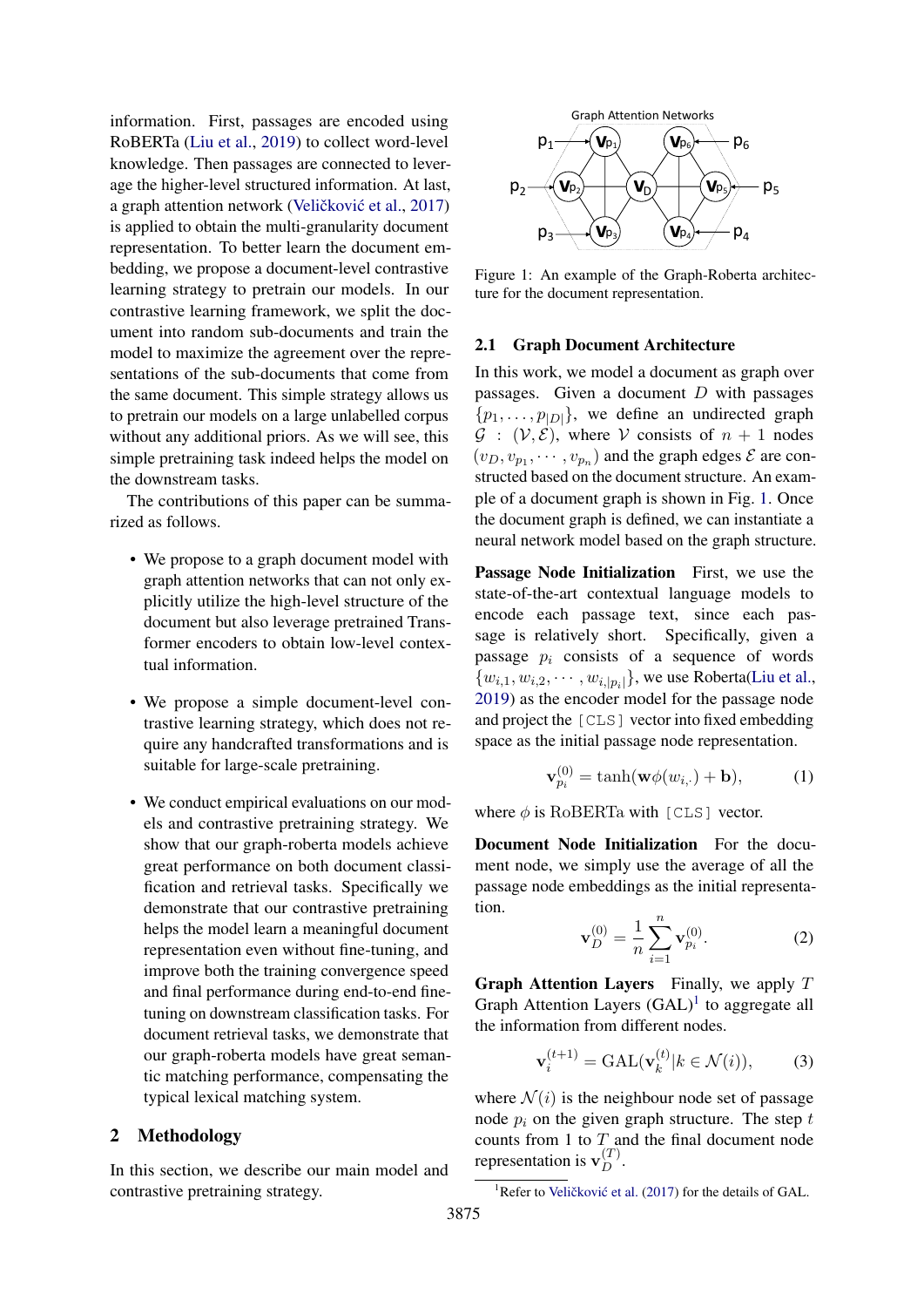

Figure 2: A simple contrastive learning strategy for document representation.

### 2.2 Contrastive Pretraining for Document Representation Learning

We design a simple contrastive learning task to pretrain our graph document models. The main idea follows from the contrastive learning framework in [\(Chen et al.,](#page-8-3) [2020\)](#page-8-3), where the task is to learn an encoder function to maximize the agreement between augmented views of the same image. Here we consider that any proportions inside the same document are the different "views". The task is to maximize the agreement between different proportions that come from the same document. Since our document has been represented as a list of passages, a proportion of a document would be any subset of passages, which we call a *sub-document*. During training time, we randomly sample a mini-batch of N documents  $\mathcal{D} = \{D_i\}_{i=1}^N$ . For each document  $D_i$ , we randomly split passages to two subsets as sub-documents:

$$
D_i \to \tilde{D}_i, \tilde{D}'_i,\tag{4}
$$

where  $D_i$  is the union set of  $\tilde{D}_i$  and  $\tilde{D}'_i$ .

We treat  $\tilde{D}_i$  and  $\tilde{D}'_i$  as the positive pair. Any pair of sub-documents that come from different documents are negative pairs. Then the noise contrastive loss function for a positive pair is defined as

$$
\ell(\tilde{D}_i) = -\log \frac{\exp(\mathbf{v}_{\tilde{D}_i} \cdot \mathbf{v}_{\tilde{D}'_i})}{\sum_{j=1}^N \exp(\mathbf{v}_{\tilde{D}_i} \cdot \mathbf{v}_{\tilde{D}'_j})},
$$
  

$$
\ell(\tilde{D}'_i) = -\log \frac{\exp(\mathbf{v}_{\tilde{D}_i} \cdot \mathbf{v}_{\tilde{D}'_i})}{\sum_{j=1}^N \exp(\mathbf{v}_{\tilde{D}_j} \cdot \mathbf{v}_{\tilde{D}'_i})},
$$
 (5)

where  $\mathbf{v}_{\tilde{D}_i}$  is the encoding of the sub-document  $\tilde{D}_i$ based on the proposed graph document model.

The final loss is computed across all the pairs.

$$
\ell(\mathcal{D}) = \frac{1}{2N} \sum_{i=1}^{N} \ell(\tilde{D}_i) + \ell(\tilde{D}'_i).
$$
 (6)

### 3 Experiments

We experiment on two popular applications, text classification and document retrieval to evaluate the proposed approach. The experimental results show that the graph based document representation could capture long document information and the contrastive learning strategy could utilize unlabeled data to further improve the performance and training efficiency.

Model details Throughout the paper, we use roberta-*base* model [\(Liu et al.,](#page-9-5) [2019\)](#page-9-5) as our passage node encoder. On top of that, we add 2 graph attention layers with 2 heads and skip connections. Specifically, we utilize the Deep Graph Library<sup>[2](#page-2-0)</sup> for GAT implementation. The embedding size for passage and document nodes is 512. We refer this model as graph-roberta model.

#### 3.1 Datasets

In this section, we describe all the datasets we use in this paper.

**OpenWebText** [\(Gokaslan et al.,](#page-8-5) [2019\)](#page-8-5) is an open-source recreation of the Webtext corpus in [Radford et al.](#page-9-7) [\(2019\)](#page-9-7). The text was extracted from Reddit post urls, which produces around 8M documents.

arXiv [\(He et al.,](#page-8-6) [2019\)](#page-8-6) is a collection of 33,388 arXiv scientific papers from 11 categories. The average document length exceeds 5,000 words. We create a random train/dev/test split of 25,568/3,196/3,197.

Newsgroup [\(Lang,](#page-8-7) [1995\)](#page-8-7) a collection of newsgroup documents, partitioned (nearly) evenly across 20 different newsgroups. It contains 11,314 training and 7,532 test samples. We sample 10% of the training data for validation.

IMDB [\(Maas et al.,](#page-9-8) [2011\)](#page-9-8) is a dataset for binary sentiment classification. It contains 25,000 labeled movie reviews as the training set and another 25,000 movie reviews as the test set. We random sample 1,000 examples from the training set for validation.

Hyperpartisan [\(Kiesel et al.,](#page-8-8) [2019\)](#page-8-8) is a binary classification dataset for hyperpartisan news detection. It consists of 645 documents in total. We use the same train/dev/test split (516/64/65) from [\(Beltagy et al.,](#page-8-2) [2020\)](#page-8-2).

Robust04 [\(Voorhees,](#page-9-9) [2005\)](#page-9-9) is the news collection from the TREC 2004 Robust track. It is a doc-

<span id="page-2-0"></span><sup>2</sup> https://github.com/dmlc/dgl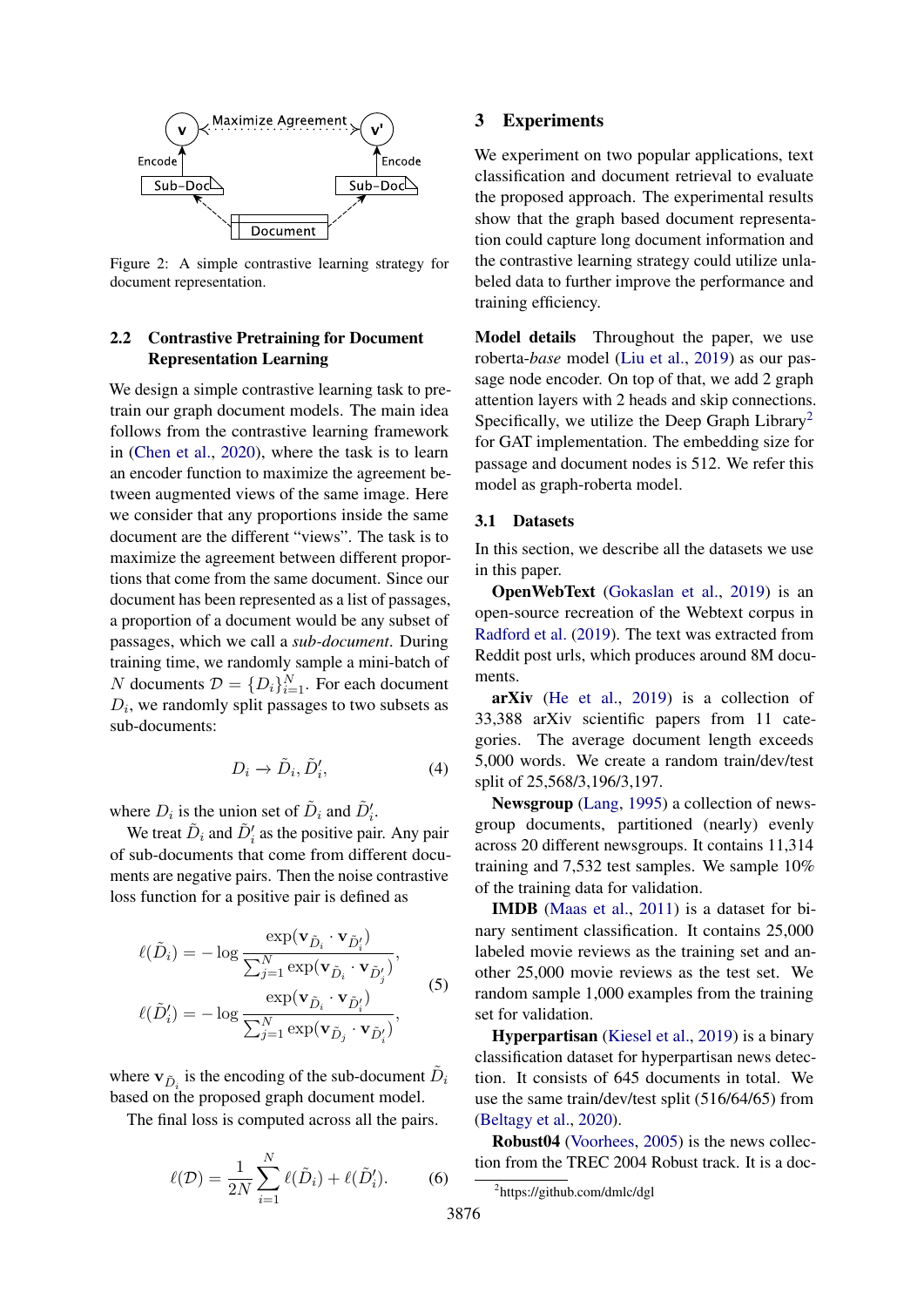ument retrieval dataset consisting of 249 queries with relevance labels on a corpus of 528K documents.

MSMARCO DR [\(Bajaj et al.,](#page-8-9) [2016\)](#page-8-9) is a document ranking dataset with about 3.2M documents. It provides over 367K training queries and an official dev set of 5,193 queries. The Trec 2019 Deep Learning track [\(Craswell et al.,](#page-8-10) [2020\)](#page-8-10) also provides an additional test set of 43 queries.

 $WIKIR<sup>3</sup>$  $WIKIR<sup>3</sup>$  $WIKIR<sup>3</sup>$  [\(Frej et al.,](#page-8-11) [2019\)](#page-8-11) is an open-source toolkit to create large-scale information retrieval datasets based on Wikipedia. In this work, we use the English Wikipedia dump from 2020/12/20<sup>[4](#page-3-1)</sup> and following the the same settings in [Frej et al.](#page-8-11) [\(2019\)](#page-8-11) except for that we preserve the punctuation and section information in the document. We obtain two datasets, WIKIR62K and WIKIRS62K, both of which contain around 60k training queries, 1k dev queries and 1k test queries. The queries in WIKIR62K are built based on titles and the ones in WIKIRS62K are based on the first sentences. The processed document corpus size is around 2.4M documents.

Since graph-roberta models take a document input as a graph over passages, we split each document into passages with around 100 words while respecting the sentence boundary. For WIKIR documents, we also respect the section boundaries. Without additional specification, we use the fullyconnected graph structure by default.

#### 3.2 Document Classification

In this section, we conduct empirical evaluation of our models on document classification tasks. We consider 4 datasets, arXiv, Hyperpartisan, IMDB and Newsgroup. We compare our graph-roberta models with the baseline model Roberta [\(Liu et al.,](#page-9-5) [2019\)](#page-9-5), as well as Longformer [\(Beltagy et al.,](#page-8-2) [2020\)](#page-8-2) and BigBird [\(Zaheer et al.,](#page-9-2) [2020\)](#page-9-2), two state-ofthe-art transformer models that handle long text input<sup>[5](#page-3-2)</sup>. In our experiments, we only consider the *base* version of those models.

Contrastive Pretraining We pretrain our graphroberta models on OpenWebText dataset. During the training process of contrastive learning, for each document, we keep up to 50 passages and we randomly select half the number of passages as the

sub-document and the rest of the half as the other sub-document. We train for 10 epochs with batch size 1,536, using Adam [\(Kingma and Ba,](#page-8-12) [2014\)](#page-8-12) optimizer with a learning rate 5e-5 and warm up rate 0.1.

Finetuning For graph-roberta models, we keep up to 50 passages per document during training and at inference time, we keep up to 100 passages per document. For the other models, we truncate the document text up to the maximum sequence length they are allowed to handle; Roberta's maximum input length is 512, and Longformer and BigBird's maximum input length is 4,096. The detailed training configurations are shown in appendix.

Clustering First, we evaluate the capability of our graph-roberta model as an off-the-shelf document encoder through document clustering. We take the document node representation with the pretrained graph-roberta model and [CLS] embeddings from the other three models. We run k-means clustering methods on the training set and run inference on the test set. We compute the normalized mutual information (NMI) and Purity to evaluate the clustering quality. We report the results on arXiv and Newsgroup dataset in Table [1.](#page-3-3) As we can see, our pretrained graph-roberta model clearly outperforms the other three models by a large margin. This is expected that the other three models are not pretrained on any document-level tasks. Fig.  $3 \& 4$  $3 \& 4$  $3 \& 4$  showcase that the simple unsupervised contrastive learning strategy indeed helps graph-roberta model learn meaningful document representations.

<span id="page-3-3"></span>

| model         |       | arXiv  | <b>Newsgroup</b> |        |  |
|---------------|-------|--------|------------------|--------|--|
|               | NMI   | Purity | NMI              | Purity |  |
| Roberta       | 0.267 | 0.327  | 0.116            | 0.160  |  |
| Longformer    | 0.168 | 0.241  | 0.084            | 0.133  |  |
| Bigbird       | 0.180 | 0.261  | 0.059            | 0.119  |  |
| Graph-roberta | 0.437 | 0.558  | 0.516            | 0.475  |  |

Table 1: Clustering performance with different document embeddings on the test sets.

End-to-end Classification To evaluate the full capability of the graph-roberta model, we also conduct end-to-end finetuning on the 4 datasets. In addition to 4 pretrained models, we also report the performance of graph-roberta without contrastive learning. The results are shown in Table [2.](#page-4-2) First, we can see that graph-roberta model outperforms all the other methods on 3 out of 4 datasets. The exception is IMDB dataset, which has relatively

<span id="page-3-1"></span><span id="page-3-0"></span><sup>3</sup> https://github.com/getalp/wikIR

<sup>4</sup> https://archive.org/download/enwiki-20201220/enwiki-20201220-pages-articles-multistream.xml.bz2

<span id="page-3-2"></span>We take the [CLS] embedding from those models as the document representation.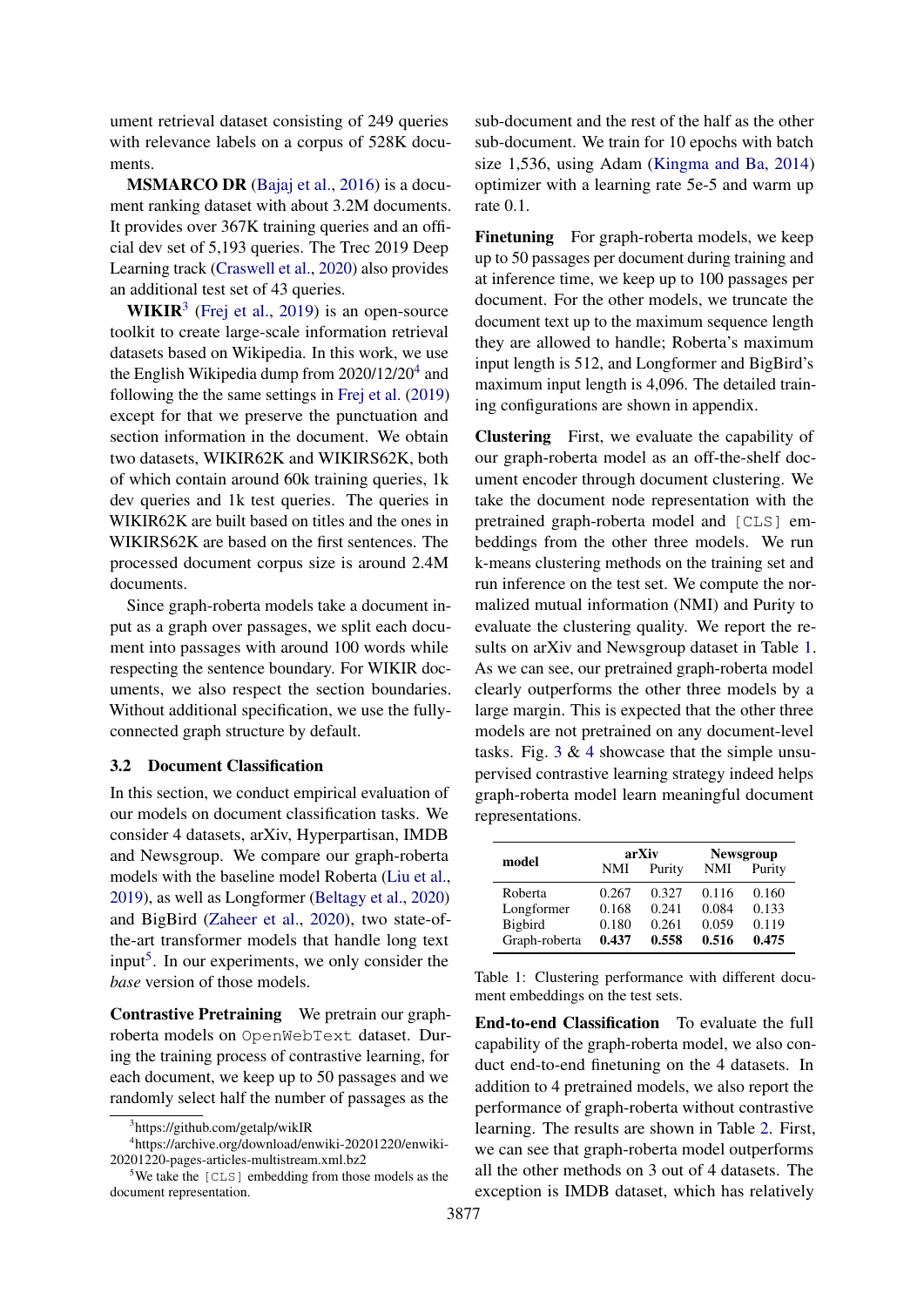<span id="page-4-0"></span>

Figure 3: TSNE visualization of different representations on 1000 documents sampled from Newsgroup dataset.

<span id="page-4-1"></span>

<span id="page-4-2"></span>Figure 4: TSNE visualization of different representations on 1000 documents sampled from arXiv dataset.

| Model                                          | arXiv                    | <b>Newgroup</b> | <b>IMDB</b> | <b>Hyperpartisan</b> | avg   |
|------------------------------------------------|--------------------------|-----------------|-------------|----------------------|-------|
| Roberta                                        | 89.99                    | 86.22           | 95.63       | 90.77                | 90.65 |
| Longformer                                     | 90.90                    | 86.42           | 95.77       | 92.31                | 91.35 |
| BigBird                                        | 88.99                    | 81.41           | 95.32       | 89.23                | 88.74 |
| Graph-roberta w/o CL                           | 86.83                    | 85.36           | 94.32       | 94.12                | 90.16 |
| Graph-roberta                                  | 91.21                    | 86.66           | 94.26       | 96.15                | 92.07 |
| <sup>6</sup> Longformer (Beltagy et al., 2020) | $\overline{\phantom{0}}$ |                 | 95.70       | 94.80                |       |
| <sup>6</sup> BigBird (Zaheer et al., 2020)     | 92.31                    | -               | 95.20       | 92.20                |       |

Table 2: End-to-end classification performance of different models on the test set. The numbers are in percent.

<span id="page-4-3"></span>

Figure 5: Validation accuracy over the training process.

short text. Also we see that contrastive learning indeed helps improve the final performance. Fig. [5](#page-4-3) shows the end-to-end training processes of graph-roberta models on arXiv and Newsgroup datasets. It demonstrates that contrastive learning task speeds up the finetuning progress and helps learn a better model.

#### 3.3 Document Retrieval

In this section, we extend our model to embeddingbased document retrieval task. In this case, we consider the query as a single-node graph, where the representation is computed by the initial node representation. With that, we apply dot-product similarity to retrieve relevant documents. Our approach is essentially representation-based model.

Contrastive Pretraining To better align with the retrieval tasks, during pretraining, we sample one passage from each document as the sub-document and the rest as the other sub-document instead of an even random split, and we only compute the contrastive loss over the long sub-documents. In addition, we set 50% of the time we select the first passage of each document and 50% of the time

 ${}^{6}$ The reported numbers from [Beltagy et al.](#page-8-2) [\(2020\)](#page-8-2); [Zaheer](#page-9-2) [et al.](#page-9-2) [\(2020\)](#page-9-2) on arXiv and Hyperpartisan datasets are not

comparable with ours because they did not release the train/test split of the data.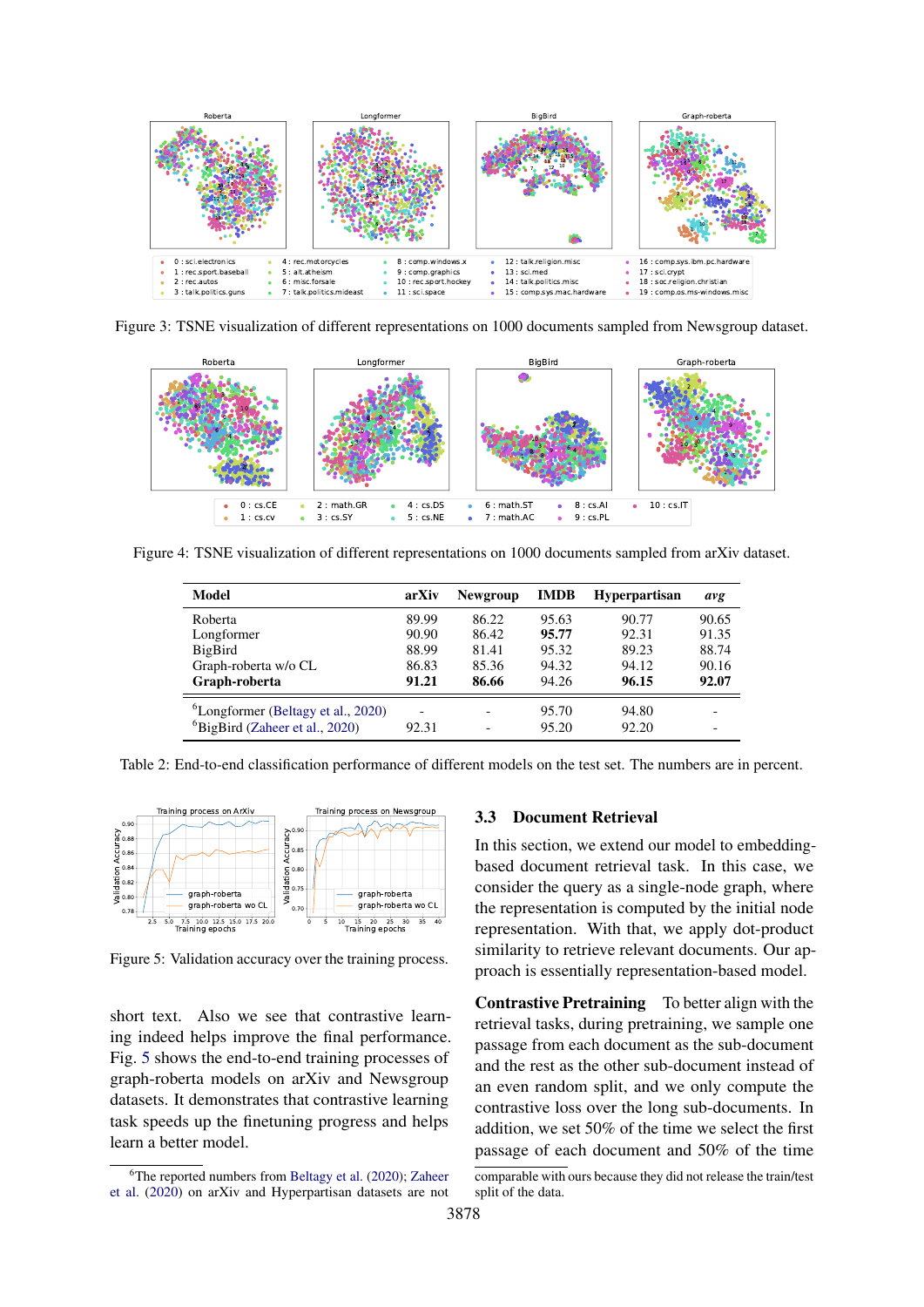we sample uniformly from the document. This is very similar to the Inverse Cloze Task (ICT) introduced from [Lee et al.](#page-8-13) [\(2019\)](#page-8-13), except for the difference that ICT randomly selects one sentence from the passage whereas we randomly selects passages from the document. We pretrain the graph-roberta model on the OpenWebText data for 10 epochs with batch size 1,024, using Adam [\(Kingma and](#page-8-12) [Ba,](#page-8-12) [2014\)](#page-8-12) optimizer with learning rate 5e-5 and warmup rate  $0.1$ .

Finetuning To finetune the model on ranking datasets, we use the similar training loss in the contrastive pretraining except we use the actual training queries-documents pairs. Besides in-batch negatives, we also sample additional negative candidates either uniformly or from some hard negatives such as the top BM25 retrieval pool for each training query.

First, we run the experiment with Robust04 dataset. We train and cross-validate machine learning models on the given 5 folds. During each run, we finetune the model 10 epochs with batch size 32, using Adam optimizer with learning rate 5e-5 and warmup rate 0.1. We sample additional 8 random negatives uniformly for each training query. We compare our models with BM25 baseline. The results are shown in Table [3.](#page-5-0) First we can see that the contrastive pretraining significantly improves the graph-roberta model performance (e.g. P@20 improves by over 100%). Still as a retrieval model, graph-roberta underperforms BM25. We conjecture that there are two reasons. (1) robust04 query set is too small to train such a complex neural representation model. (2) robust04 queries are all short key word queries, which favor lexical-matching methods such as BM25 over contextual transformer models. Nevertheless, we combine the retrieval results from graph-roberta model and BM25 through a weighted average of their scores (the weight is selected through cross-validation), we improve the nDCG@20 by 2% in absolute value over BM25, which indicates our model compensates BM25 results for semantic matching.

Now we present the experiment on much larger document ranking dataset MSMARCO. We finetune graph-roberta models on MSMARCO training set with batch size 128 for 10 epochs. For each training query, we also sample one hard negative in addition to the batch negatives. For the first 5 epochs, we randomly sample one negative from the top 100 BM25 retrieval results. For the latter

<span id="page-5-0"></span>

| Model                                                        | Robust04<br>nDCG@20<br>P@20 |                         |  |  |
|--------------------------------------------------------------|-----------------------------|-------------------------|--|--|
| <b>BM25</b>                                                  | 41.63                       | 35.68                   |  |  |
| Graph-roberta w/o CL<br>Graph-roberta<br>Graph-roberta +BM25 | 13.97<br>20.02<br>43.90     | 11.39<br>23.89<br>37.21 |  |  |

Table 3: Document retrieval on the test set of Robust04 dataset. The numbers are in percent.

5 epochs, we randomly sample one from the top 100 results retrieved using the 5-epoch checkpoint model. We also sample 100 queries from the official training set as our own validation set to monitor the training progress. We report the retrieval performance (without reranking) in Table [4.](#page-5-1)

<span id="page-5-1"></span>

| Model                            | Dev<br><b>MRR</b> | Trec DL<br>nDCG@10 |
|----------------------------------|-------------------|--------------------|
| <b>BM25</b>                      | 25.87             | 52.97              |
| DE-Hybrid-E (Luan et al., 2020)  | 28.70             | 59.50              |
| ME-Hybrid-E (Luan et al., 2020)  | 31.00             | 61.00              |
| ACNE FirstP (Xiong et al., 2020) | 37.40             | 61.50              |
| Graph-roberta w/o CL             | 33.69             | 50.95              |
| Graph-roberta                    | 34.85             | 54.05              |
| Graph-roberta +BM25              | 37.60             | 61.44              |

Table 4: Document retrieval on the test set of MS-MARCO document dataset. The numbers are in percent.

Similarly to Robust04 experiment, contrastive learning as a pretraining strategy again improves the graph-roberta model performance. Note the improvement on MSMARCO is not as significant as in Robust04. Considering the fact that MSMARCO has a much larger training set, it is expected that the benefit of pretraining is less. Comparing with BM25, graph-roberta as a dense retrieval method achieves almost 9 points better in MRR@100 on the official dev set. We also list the performance of the state-of-the-art neural retrieval methods. DE-Hybrid-E and ME-Hybrid-E methods [\(Luan et al.,](#page-9-10) [2020\)](#page-9-10) are the two hybrid sparse-dense models that combining BM25 and BERT encoded dense presentations. Note that graph-roberta already outperforms the hybrid models on the official dev set, indicating that the representation learned by the graph-roberta model is very effective. Lastly, combining graph-roberta and BM25 retrieval results through simple weighted average, gives us the similar performance by the SOTA method ACNE  $^7$  $^7$ [\(Xiong et al.,](#page-9-11) [2020\)](#page-9-11). Furthermore, we believe that

<span id="page-5-2"></span><sup>7</sup>ACNE *MaxP* which produces the best numbers (MRR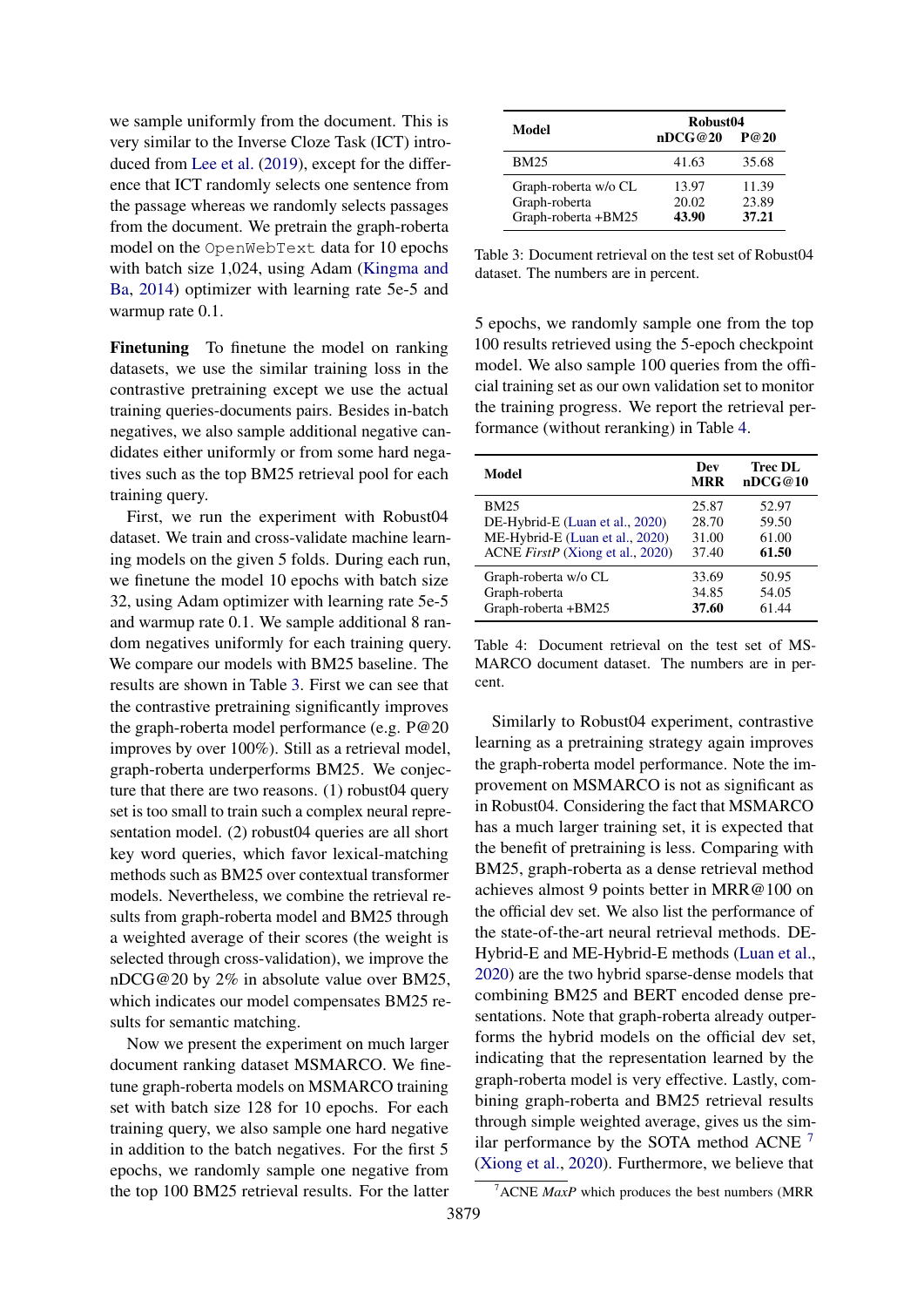<span id="page-6-0"></span>

| Model                            | Graph                    | WIKIR62K (Title) |       |       | <b>WIKIRS62K (First Sentence)</b> |       |       |
|----------------------------------|--------------------------|------------------|-------|-------|-----------------------------------|-------|-------|
|                                  |                          | P@5              | P@10  | P@20  | P@5                               | P@10  | P@20  |
| <b>BM25</b>                      | $\overline{\phantom{a}}$ | 28.66            | 22.17 | 16.62 | 22.20                             | 16.74 | 12.65 |
| MatchPyramid (Pang et al., 2016) | $\overline{\phantom{a}}$ | 20.76            | 16.83 | 13.11 | 20.74                             | 16.76 | 12.89 |
| ConvKNRM (Dai et al., 2018)      | -                        | 17.46            | 14.87 | 12.16 | 18.94                             | 16.51 | 13.05 |
| Graph-roberta w/o CL             | full                     | 20.68            | 16.66 | 12.86 | 20.92                             | 17.39 | 13.51 |
| Graph-roberta                    | full                     | 22.98            | 18.46 | 14.19 | 24.02                             | 19.65 | 15.39 |
| Graph-roberta + BM25             | full                     | 39.38            | 30.52 | 21.98 | 35.24                             | 27.53 | 19.74 |
| Graph-roberta w/o CL             | section                  | 20.16            | 16.07 | 12.56 | 21.98                             | 17.93 | 13.86 |
| Graph-roberta                    | section                  | 23.32            | 18.69 | 14.16 | 23.78                             | 19.78 | 15.27 |
| Graph-roberta + BM25             | section                  | 39.70            | 30.64 | 22.13 | 35.40                             | 27.45 | 19.86 |

Table 5: Document retrieval benchmark on the test sets of WIKIR datasets. The numbers are in percent.

the training strategy introduced in ACNE can also be applied on graph-roberta model training and we leave it to the future work.

To further demonstrate the effectiveness of graph-roberta models for document retrieval task, we evaluate our models on the two large document retrieval datasets created via WIKIR [\(Frej et al.,](#page-8-11) [2019\)](#page-8-11), namely WIKIR62K and WIKIRS62K. In this experiment, we also consider different graph structures in modeling the Wikipedia documents. Besides the default fully-connected graph, we also consider the section structure information in the documents. Specifically, we consider the structure that all the passages within each section are mutually connected. The document node and the first passage nodes are connected with each other. We denote this graph as the *section* graph. We finetune the models on the training data for 5 epochs with batch size 128, using Adam optimizer with learning rate 2e-5 and warmup rate 0.1. For each query, we also sample one hard negative from the top 100 BM25 retrieved candidates. The final retrieval benchmark is shown in Table [5.](#page-6-0)

In Table [5,](#page-6-0) we see that contrastive pretraining consistently helps improve the model performance in both title queries and first-sentence queries. BM25 performs much better for title queries than the first-sentence queries, as observed in [Frej et al.](#page-8-11) [\(2019\)](#page-8-11) since title queries are usually keyword queries. Our graph-roberta model outperforms MatchPyramid [\(Pang et al.,](#page-9-12) [2016\)](#page-9-12) and ConvKRNM [\(Dai et al.,](#page-8-14) [2018\)](#page-8-14), and performs consistently on both title and first-sentence queries. We further combine the results of graph-roberta and BM25. Overall, the ensemble of BM25 and graph-roberta

gives the best results.

We notice that for graph-roberta models, utilizing the section graph as described earlier performs slightly better than the default fully-connected graph, although the difference is small. We conjecture that on this dataset, the document representation does not rely much on the interaction between passages. We look into the graph attention patterns by the two models (graph-roberta with fullyconnected graph and graph-roberta with section graph). We compute the average attention weights of the last graph attention layer. We observe that on both models, the document node usually attends to similar passages. As an example, we plot the graph attention weights on both models. Fig. [6](#page-7-0) shows the attention weights of the document node. As we can see, for this example, both models attend to similar passages besides the document node. In Fig. [7,](#page-7-1) we observe that for graph-roberta with the fullyconnected graph, all the other passage nodes have similar attention patterns as the document node, while for graph-roberta with the section graph, the passage nodes can actually learn some nontrivial patterns, which we believe could be beneficial for more complex tasks.

### 4 Related work

Document Representation Learning One line of related work is to utilize the successful pretrained Transformer models [\(Radford et al.,](#page-9-13) [2018;](#page-9-13) [Devlin et al.,](#page-8-1) [2019\)](#page-8-1) to obtain contextual text representations. It has been shown to be successful on sentences and short passages in textual similarity tasks and passage retrieval tasks [\(Reimers and](#page-9-14) [Gurevych,](#page-9-14) [2019;](#page-9-14) [Minaee et al.,](#page-9-15) [2021;](#page-9-15) [Karpukhin](#page-8-15) [et al.,](#page-8-15) [2020;](#page-8-15) [Liang et al.,](#page-8-16) [2020\)](#page-8-16). [He et al.](#page-8-6) [\(2019\)](#page-8-6); [Dai et al.](#page-8-17) [\(2019\)](#page-8-17); [Zaheer et al.](#page-9-2) [\(2020\)](#page-9-2) propose sparse attention to enable the transformer models to

<sup>38.38%</sup> on the official dev set) is not based on learned document embeddings, but on a set of passage representations for each document.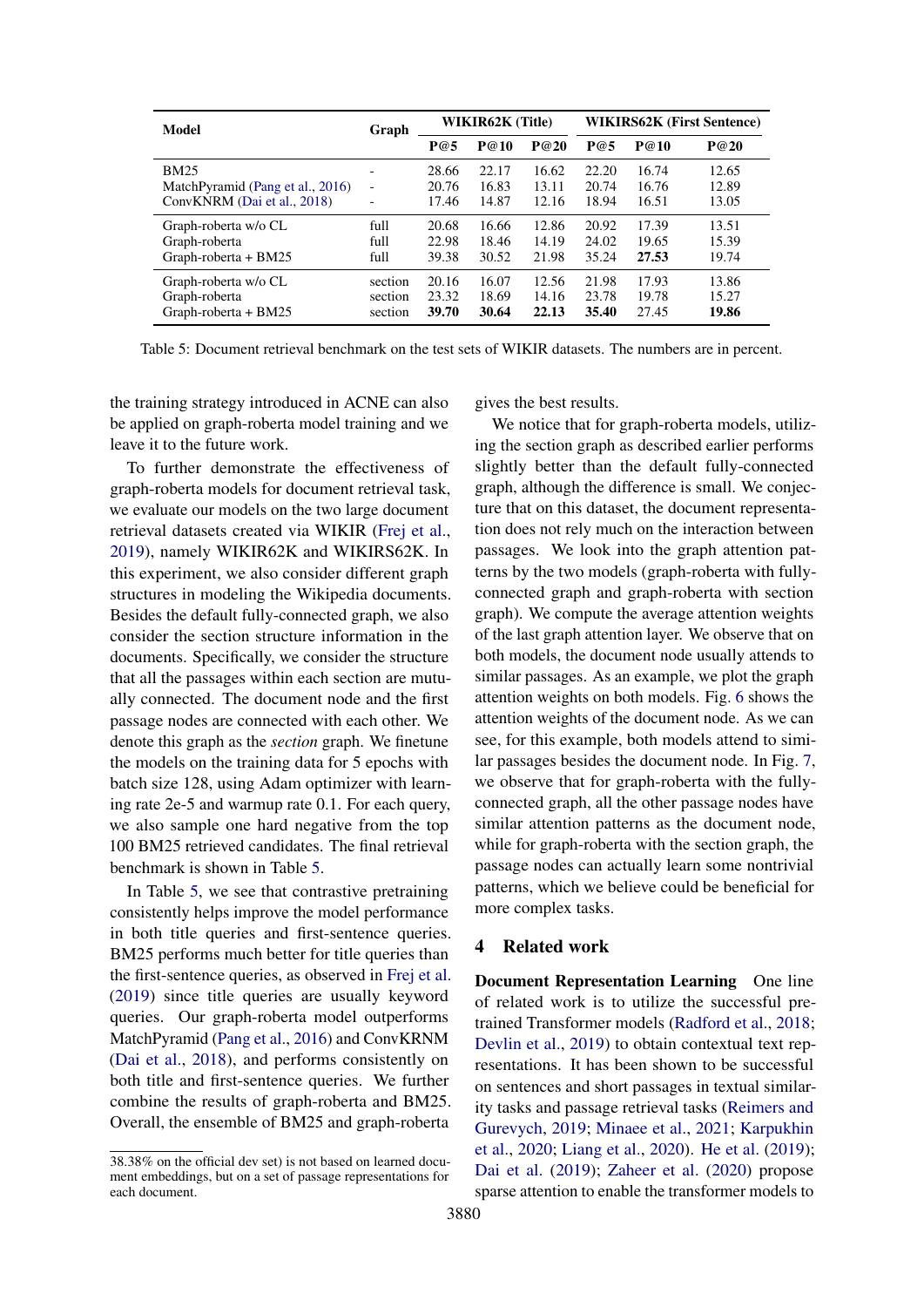<span id="page-7-0"></span>

Figure 6: An example of the document node attention patterns on graph-roberta models. The axis is the graph node index. Node index 0 is the document node and the rest are passage nodes.

<span id="page-7-1"></span>

Figure 7: An example of the graph attention pattern on graph-roberta models. The axes are graph node index. Node index 0 is the document node and the rest are passage nodes.

handle long text sequences more efficiently. However these pretrained models still focus on tokenlevel interactions. [Jiang et al.](#page-8-18) [\(2019\)](#page-8-18) proposed a hierarchical attention model on top of recurrent neural network to tackle text matching of long documents, which later was extended by [Yang et al.](#page-9-16) [\(2020\)](#page-9-16) to transformer architectures. Both works only focus on the text matching task. [Pappagari](#page-9-17) [et al.](#page-9-17) [\(2019\)](#page-9-17) proposed a hierarchical transformer model to encode long documents, where they apply a recurrent network or transformer layer on top of the original BERT model. In our work, we use a GAT network which can better leverage the existing document structure and we design a simple and effective contrastive learning framework based on our graphic model.

Another line of related work is to use graph neu-

ral network for document modeling. [Peng et al.](#page-9-18) [\(2018,](#page-9-18) [2019\)](#page-9-19) proposed to use graph convolutional networks (GCN) to model document as a graph of words, which allows the model to capture longdistance semantics. [Yao et al.](#page-9-20) [\(2019\)](#page-9-20) built a single graph for a whole corpus based on both word-toword and document-to-word relations, which is learned by a GCN model.

Contrastive Learning Contrastive learning used as a self-supervised pretraining method has been widely used in NLP models [\(Rethmeier and Augen](#page-9-21)[stein,](#page-9-21) [2021\)](#page-9-21). Token or sentence-level contrastive learning tasks have been shown to be very useful in learning better contextual presentations [\(Clark](#page-8-19) [et al.,](#page-8-19) [2020;](#page-8-19) [Giorgi et al.,](#page-8-20) [2020;](#page-8-20) [Meng et al.,](#page-9-22) [2021\)](#page-9-22). There also have been works that propose data augmentations for contrastive learning. [Fang et al.](#page-8-21) [\(2020\)](#page-8-21) proposed to use back-translation to construct positive sentence pairs in their contrastive learning framework. [Wu et al.](#page-9-3) [\(2020\)](#page-9-3); [Qu et al.](#page-9-4) [\(2020\)](#page-9-4) proposed multiple sentence-level augmentations strategies to do sentence contrastive learning. Most of these work still focus on either local token-level tasks or short sentence-level tasks. In our work, we directly work on document-level contrastive learning task. More recently [Luo et al.](#page-9-23) [\(2021\)](#page-9-23) proposed to use multiple data augmentations such as synonym substitution and back-translation to do unsupervised document representation learning. The difference in our work is that we have a much simpler framework that does not require those hand-craft transformations and we demonstrate that our contrastive learning strategy as a pretraining task can help the downstream tasks across various datasets.

#### 5 Conclusions

In this work, we propose a simple graph attention network model to learn document embeddings. Our model not only can leverage the recent advancement of pretrained Transformer models as building blocks, but also explicitly utilize the high-level structure of the documents. In addition, we propose a simple document-level contrastive learning strategy that does not require handcraft transformations. With this strategy, we conduct large scale contrastive pretraining on a large corpus. Empirically we demonstrate our methods achieve great performance on both document classification and document retrieval tasks.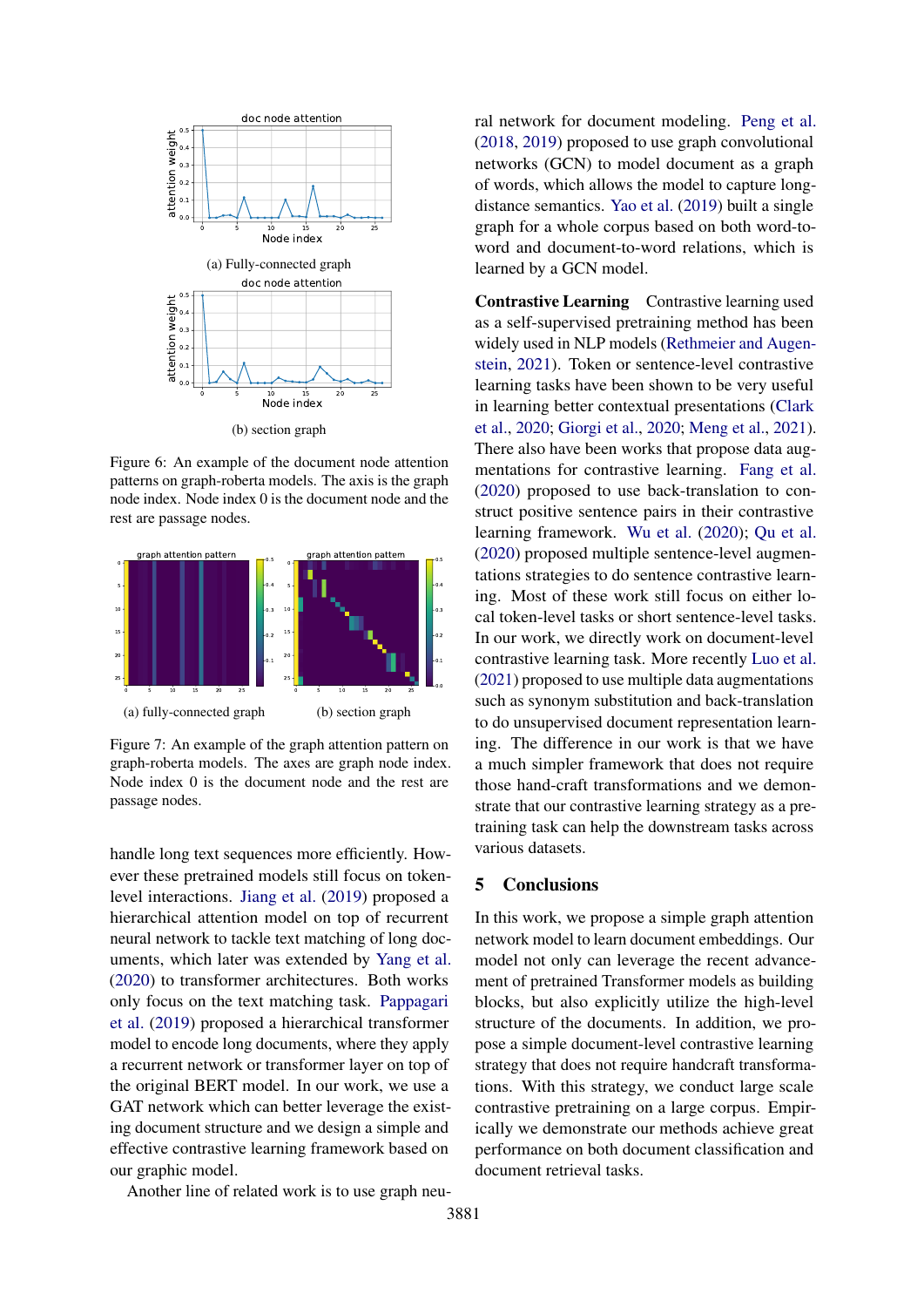#### References

- <span id="page-8-9"></span>Payal Bajaj, Daniel Campos, Nick Craswell, Li Deng, Jianfeng Gao, Xiaodong Liu, Rangan Majumder, Andrew McNamara, Bhaskar Mitra, Tri Nguyen, et al. 2016. Ms marco: A human generated machine reading comprehension dataset. *arXiv preprint arXiv:1611.09268*.
- <span id="page-8-2"></span>Iz Beltagy, Matthew E Peters, and Arman Cohan. 2020. Longformer: The long-document transformer. *arXiv preprint arXiv:2004.05150*.
- <span id="page-8-3"></span>Ting Chen, Simon Kornblith, Mohammad Norouzi, and Geoffrey Hinton. 2020. A simple framework for contrastive learning of visual representations. In *International conference on machine learning*, pages 1597–1607. PMLR.
- <span id="page-8-19"></span>Kevin Clark, Minh-Thang Luong, Quoc Le, and Christopher D. Manning. 2020. [Pre-training trans](https://doi.org/10.18653/v1/2020.emnlp-main.20)[formers as energy-based cloze models.](https://doi.org/10.18653/v1/2020.emnlp-main.20) In *Proceedings of the 2020 Conference on Empirical Methods in Natural Language Processing (EMNLP)*, pages 285–294, Online. Association for Computational Linguistics.
- <span id="page-8-10"></span>Nick Craswell, Bhaskar Mitra, Emine Yilmaz, Daniel Campos, and Ellen M Voorhees. 2020. Overview of the trec 2019 deep learning track. *arXiv preprint arXiv:2003.07820*.
- <span id="page-8-14"></span>Zhuyun Dai, Chenyan Xiong, Jamie Callan, and Zhiyuan Liu. 2018. Convolutional neural networks for soft-matching n-grams in ad-hoc search. In *Proceedings of the eleventh ACM international conference on web search and data mining*, pages 126– 134.
- <span id="page-8-17"></span>Zihang Dai, Zhilin Yang, Yiming Yang, Jaime Carbonell, Quoc Le, and Ruslan Salakhutdinov. 2019. [Transformer-XL: Attentive language models beyond](https://doi.org/10.18653/v1/P19-1285) [a fixed-length context.](https://doi.org/10.18653/v1/P19-1285) In *Proceedings of the 57th Annual Meeting of the Association for Computational Linguistics*, pages 2978–2988, Florence, Italy. Association for Computational Linguistics.
- <span id="page-8-1"></span>Jacob Devlin, Ming-Wei Chang, Kenton Lee, and Kristina Toutanova. 2019. [BERT: Pre-training of](https://doi.org/10.18653/v1/N19-1423) [deep bidirectional transformers for language under](https://doi.org/10.18653/v1/N19-1423)[standing.](https://doi.org/10.18653/v1/N19-1423) In *Proceedings of the 2019 Conference of the North American Chapter of the Association for Computational Linguistics: Human Language Technologies, Volume 1 (Long and Short Papers)*, pages 4171–4186, Minneapolis, Minnesota. Association for Computational Linguistics.
- <span id="page-8-21"></span>Hongchao Fang, Sicheng Wang, Meng Zhou, Jiayuan Ding, and Pengtao Xie. 2020. Cert: Contrastive self-supervised learning for language understanding. *arXiv preprint arXiv:2005.12766*.
- <span id="page-8-11"></span>Jibril Frej, Didier Schwab, and Jean-Pierre Chevallet. 2019. Wikir: A python toolkit for building a largescale wikipedia-based english information retrieval dataset. *arXiv preprint arXiv:1912.01901*.
- <span id="page-8-20"></span>John M Giorgi, Osvald Nitski, Gary D Bader, and Bo Wang. 2020. Declutr: Deep contrastive learning for unsupervised textual representations. *arXiv preprint arXiv:2006.03659*.
- <span id="page-8-5"></span>Aaron Gokaslan, Vanya Cohen, Ellie Pavlick, and Stefanie Tellex. 2019. Openwebtext corpus. [http://Skylion007.github.io/](http://Skylion007.github.io/OpenWebTextCorpus) [OpenWebTextCorpus](http://Skylion007.github.io/OpenWebTextCorpus).
- <span id="page-8-6"></span>Jun He, Liqun Wang, Liu Liu, Jiao Feng, and Hao Wu. 2019. Long document classification from local word glimpses via recurrent attention learning. *IEEE Access*, 7:40707–40718.
- <span id="page-8-4"></span>Kaiming He, Haoqi Fan, Yuxin Wu, Saining Xie, and Ross Girshick. 2020. Momentum contrast for unsupervised visual representation learning. In *Proceedings of the IEEE/CVF Conference on Computer Vision and Pattern Recognition*, pages 9729–9738.
- <span id="page-8-18"></span>Jyun-Yu Jiang, Mingyang Zhang, Cheng Li, Michael Bendersky, Nadav Golbandi, and Marc Najork. 2019. Semantic text matching for long-form documents. In *The World Wide Web Conference*, pages 795–806.
- <span id="page-8-15"></span>Vladimir Karpukhin, Barlas Oguz, Sewon Min, Patrick Lewis, Ledell Wu, Sergey Edunov, Danqi Chen, and Wen-tau Yih. 2020. [Dense passage retrieval for](https://doi.org/10.18653/v1/2020.emnlp-main.550) [open-domain question answering.](https://doi.org/10.18653/v1/2020.emnlp-main.550) In *Proceedings of the 2020 Conference on Empirical Methods in Natural Language Processing (EMNLP)*, pages 6769– 6781, Online. Association for Computational Linguistics.
- <span id="page-8-8"></span>Johannes Kiesel, Maria Mestre, Rishabh Shukla, Emmanuel Vincent, Payam Adineh, David Corney, Benno Stein, and Martin Potthast. 2019. Semeval-2019 task 4: Hyperpartisan news detection. In *Proceedings of the 13th International Workshop on Semantic Evaluation*, pages 829–839.
- <span id="page-8-12"></span>Diederik P Kingma and Jimmy Ba. 2014. Adam: A method for stochastic optimization. *arXiv preprint arXiv:1412.6980*.
- <span id="page-8-0"></span>Kamran Kowsari, Kiana Jafari Meimandi, Mojtaba Heidarysafa, Sanjana Mendu, Laura Barnes, and Donald Brown. 2019. Text classification algorithms: A survey. *Information*, 10(4):150.
- <span id="page-8-7"></span>Ken Lang. 1995. Newsweeder: Learning to filter netnews. In *Machine Learning Proceedings 1995*, pages 331–339. Elsevier.
- <span id="page-8-13"></span>Kenton Lee, Ming-Wei Chang, and Kristina Toutanova. 2019. Latent retrieval for weakly supervised open domain question answering. *arXiv preprint arXiv:1906.00300*.
- <span id="page-8-16"></span>Davis Liang, Peng Xu, Siamak Shakeri, Cicero Nogueira dos Santos, Ramesh Nallapati, Zhiheng Huang, and Bing Xiang. 2020. Embedding-based zero-shot retrieval through query generation. *arXiv preprint arXiv:2009.10270*.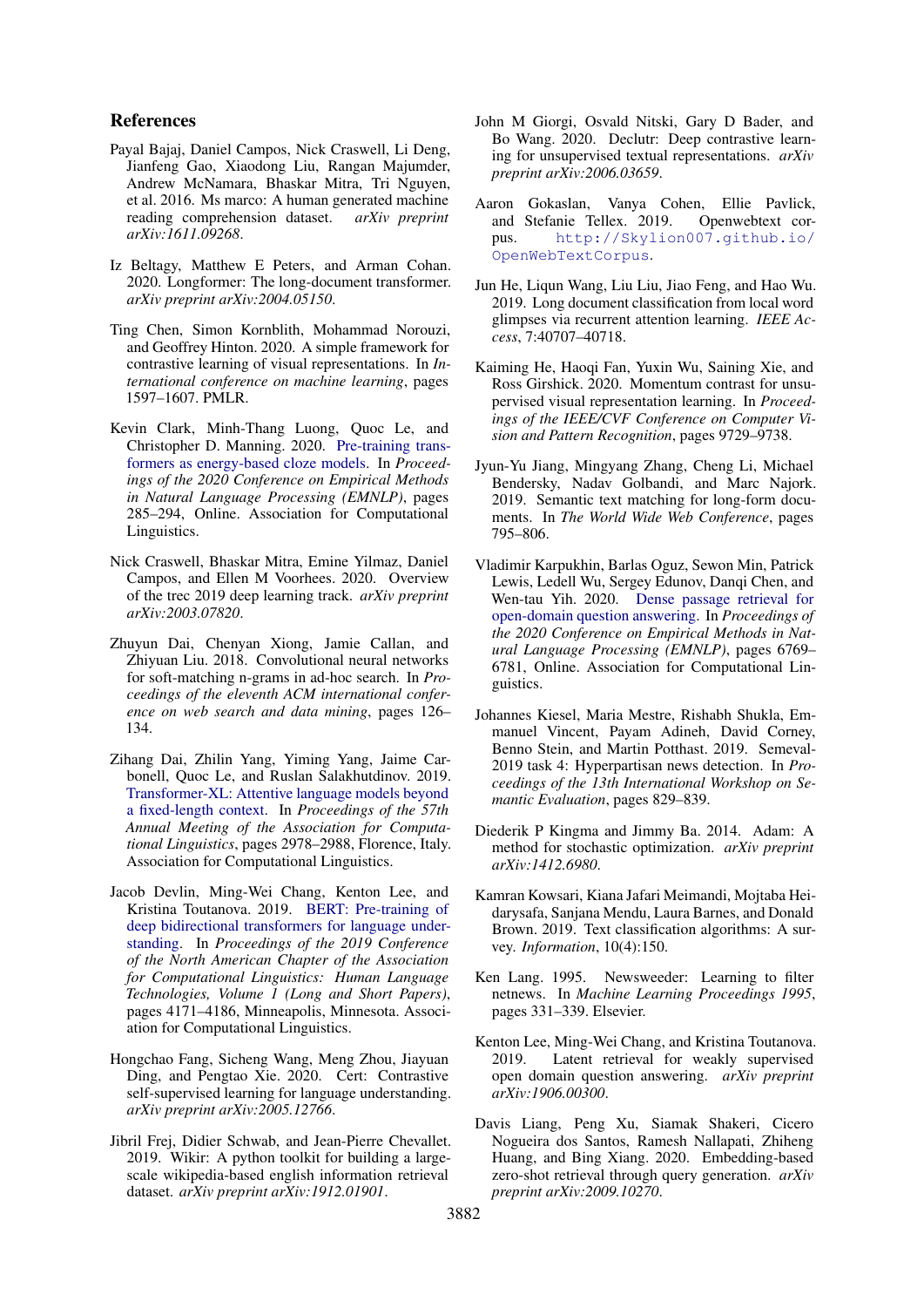- <span id="page-9-1"></span>Jimmy Lin, Rodrigo Nogueira, and Andrew Yates. 2020. Pretrained transformers for text ranking: Bert and beyond. *arXiv preprint arXiv:2010.06467*.
- <span id="page-9-5"></span>Yinhan Liu, Myle Ott, Naman Goyal, Jingfei Du, Mandar Joshi, Danqi Chen, Omer Levy, Mike Lewis, Luke Zettlemoyer, and Veselin Stoyanov. 2019. Roberta: A robustly optimized bert pretraining approach. *arXiv preprint arXiv:1907.11692*.
- <span id="page-9-10"></span>Yi Luan, Jacob Eisenstein, Kristina Toutanova, and Michael Collins. 2020. Sparse, dense, and attentional representations for text retrieval. *arXiv preprint arXiv:2005.00181*.
- <span id="page-9-23"></span>Dongsheng Luo, Wei Cheng, Jingchao Ni, Wenchao Yu, Xuchao Zhang, Bo Zong, Yanchi Liu, Zhengzhang Chen, Dongjin Song, Haifeng Chen, et al. 2021. Unsupervised document embedding via contrastive augmentation. *arXiv preprint arXiv:2103.14542*.
- <span id="page-9-8"></span>Andrew Maas, Raymond E Daly, Peter T Pham, Dan Huang, Andrew Y Ng, and Christopher Potts. 2011. Learning word vectors for sentiment analysis. In *Proceedings of the 49th annual meeting of the association for computational linguistics: Human language technologies*, pages 142–150.
- <span id="page-9-0"></span>Walaa Medhat, Ahmed Hassan, and Hoda Korashy. 2014. Sentiment analysis algorithms and applications: A survey. *Ain Shams engineering journal*, 5(4):1093–1113.
- <span id="page-9-22"></span>Yu Meng, Chenyan Xiong, Payal Bajaj, Saurabh Tiwary, Paul Bennett, Jiawei Han, and Xia Song. 2021. Coco-lm: Correcting and contrasting text sequences for language model pretraining. *arXiv preprint arXiv:2102.08473*.
- <span id="page-9-15"></span>Shervin Minaee, Nal Kalchbrenner, Erik Cambria, Narjes Nikzad, Meysam Chenaghlu, and Jianfeng Gao. 2021. Deep learning–based text classification: A comprehensive review. *ACM Computing Surveys (CSUR)*, 54(3):1–40.
- <span id="page-9-12"></span>Liang Pang, Yanyan Lan, Jiafeng Guo, Jun Xu, Shengxian Wan, and Xueqi Cheng. 2016. Text matching as image recognition. In *Proceedings of the AAAI Conference on Artificial Intelligence*, volume 30.
- <span id="page-9-17"></span>Raghavendra Pappagari, Piotr Zelasko, Jesús Villalba, Yishay Carmiel, and Najim Dehak. 2019. Hierarchical transformers for long document classification. In *2019 IEEE Automatic Speech Recognition and Understanding Workshop (ASRU)*, pages 838–844. IEEE.
- <span id="page-9-18"></span>Hao Peng, Jianxin Li, Yu He, Yaopeng Liu, Mengjiao Bao, Lihong Wang, Yangqiu Song, and Qiang Yang. 2018. Large-scale hierarchical text classification with recursively regularized deep graph-cnn. In *Proceedings of the 2018 world wide web conference*, pages 1063–1072.
- <span id="page-9-19"></span>Hao Peng, Jianxin Li, Senzhang Wang, Lihong Wang, Qiran Gong, Renyu Yang, Bo Li, Philip Yu, and Lifang He. 2019. Hierarchical taxonomy-aware and attentional graph capsule rcnns for large-scale multi-label text classification. *IEEE Transactions on Knowledge and Data Engineering*.
- <span id="page-9-4"></span>Yanru Qu, Dinghan Shen, Yelong Shen, Sandra Sajeev, Jiawei Han, and Weizhu Chen. 2020. Coda: Contrast-enhanced and diversity-promoting data augmentation for natural language understanding. *arXiv preprint arXiv:2010.08670*.
- <span id="page-9-13"></span>Alec Radford, Karthik Narasimhan, Tim Salimans, and Ilya Sutskever. 2018. Improving language understanding by generative pre-training.
- <span id="page-9-7"></span>Alec Radford, Jeffrey Wu, Rewon Child, David Luan, Dario Amodei, and Ilya Sutskever. 2019. Language models are unsupervised multitask learners. *OpenAI blog*, 1(8):9.
- <span id="page-9-14"></span>Nils Reimers and Iryna Gurevych. 2019. Sentencebert: Sentence embeddings using siamese bertnetworks. *arXiv preprint arXiv:1908.10084*.
- <span id="page-9-21"></span>Nils Rethmeier and Isabelle Augenstein. 2021. A primer on contrastive pretraining in language processing: Methods, lessons learned and perspectives. *arXiv preprint arXiv:2102.12982*.
- <span id="page-9-6"></span>Petar Veličković, Guillem Cucurull, Arantxa Casanova, Adriana Romero, Pietro Lio, and Yoshua Bengio. 2017. Graph attention networks. *arXiv preprint arXiv:1710.10903*.
- <span id="page-9-9"></span>Ellen Voorhees. 2005. [Overview of the trec 2004 ro](https://doi.org/https://doi.org/10.6028/NIST.SP.500-261)[bust retrieval track.](https://doi.org/https://doi.org/10.6028/NIST.SP.500-261)
- <span id="page-9-3"></span>Zhuofeng Wu, Sinong Wang, Jiatao Gu, Madian Khabsa, Fei Sun, and Hao Ma. 2020. Clear: Contrastive learning for sentence representation. *arXiv preprint arXiv:2012.15466*.
- <span id="page-9-11"></span>Lee Xiong, Chenyan Xiong, Ye Li, Kwok-Fung Tang, Jialin Liu, Paul Bennett, Junaid Ahmed, and Arnold Overwijk. 2020. Approximate nearest neighbor negative contrastive learning for dense text retrieval. *arXiv preprint arXiv:2007.00808*.
- <span id="page-9-16"></span>Liu Yang, Mingyang Zhang, Cheng Li, Michael Bendersky, and Marc Najork. 2020. Beyond 512 tokens: Siamese multi-depth transformer-based hierarchical encoder for document matching. *arXiv preprint arXiv:2004.12297*.
- <span id="page-9-20"></span>Liang Yao, Chengsheng Mao, and Yuan Luo. 2019. Graph convolutional networks for text classification. In *Proceedings of the AAAI Conference on Artificial Intelligence*, volume 33, pages 7370–7377.
- <span id="page-9-2"></span>Manzil Zaheer, Guru Guruganesh, Avinava Dubey, Joshua Ainslie, Chris Alberti, Santiago Ontanon, Philip Pham, Anirudh Ravula, Qifan Wang, Li Yang, et al. 2020. Big bird: Transformers for longer sequences. *arXiv preprint arXiv:2007.14062*.